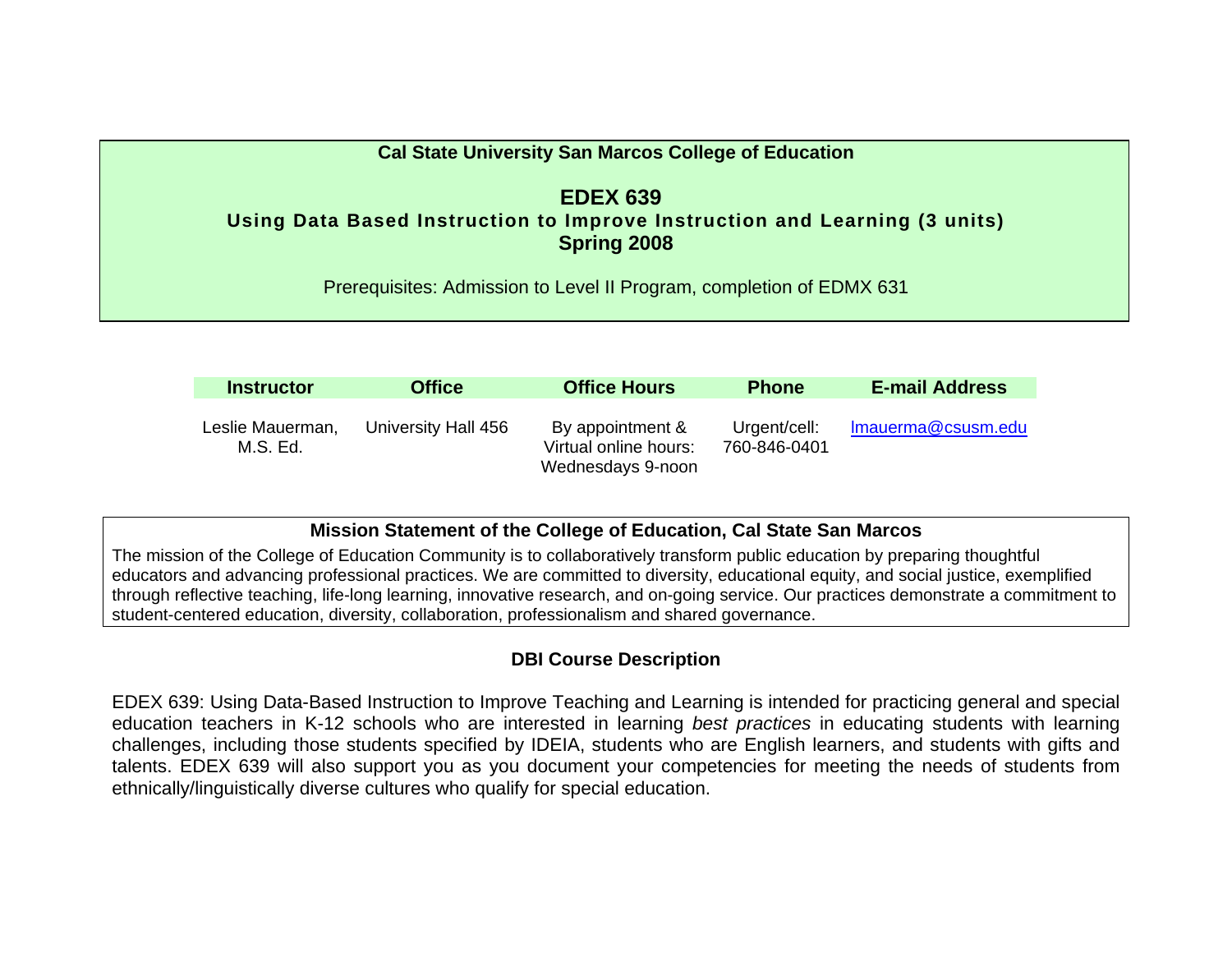EDEX 639 will show you how to meet the competencies for the Level II Education Specialist Credential in California. (Note: Keep track of your work; you will be asked to show evidence for these competencies at the end of the course!) Another 'bonus' of this course is, by virtue of completing most of the course *online*, you will also demonstrate technologyrelated competencies.

The broadest goal of this course is to empower you to work individually or as members of a team to design, implement, evaluate, and redesign instructional programs for students with special education needs, so as to increase students' abilities to learn, live, and prosper in the most appropriate and inclusive instructional environment possible.

The overall purpose of the course is to use the framework of Collaborative Action Research to help you discover the interrelationships among instructional methods and materials; and the academic and social interactions of learners with exceptional needs. Indeed, you'll learn to avoid those instructional management systems that literally produce maladaptive behaviors!

# **DBI Course Objectives**

- 1. List and explain effective instructional organization and delivery strategies.
- 2. Relate research-based literature to effective instructional organization and delivery strategies.
- 3. Diagnose and assess student learning prior to instruction to a) understand the nature of students' special education needs, and b) determine appropriate level of difficulty.
- 4. Design effective instructional organization and delivery strategies to improve student learning.
- 5. Design a measurement system to:
	- a) assess a targeted student's learning during instruction,
	- b) monitor student progress,
	- c) make data-based decisions,
	- d) alter instructional strategies as needed, and
	- e) summarize results using a professional reporting system.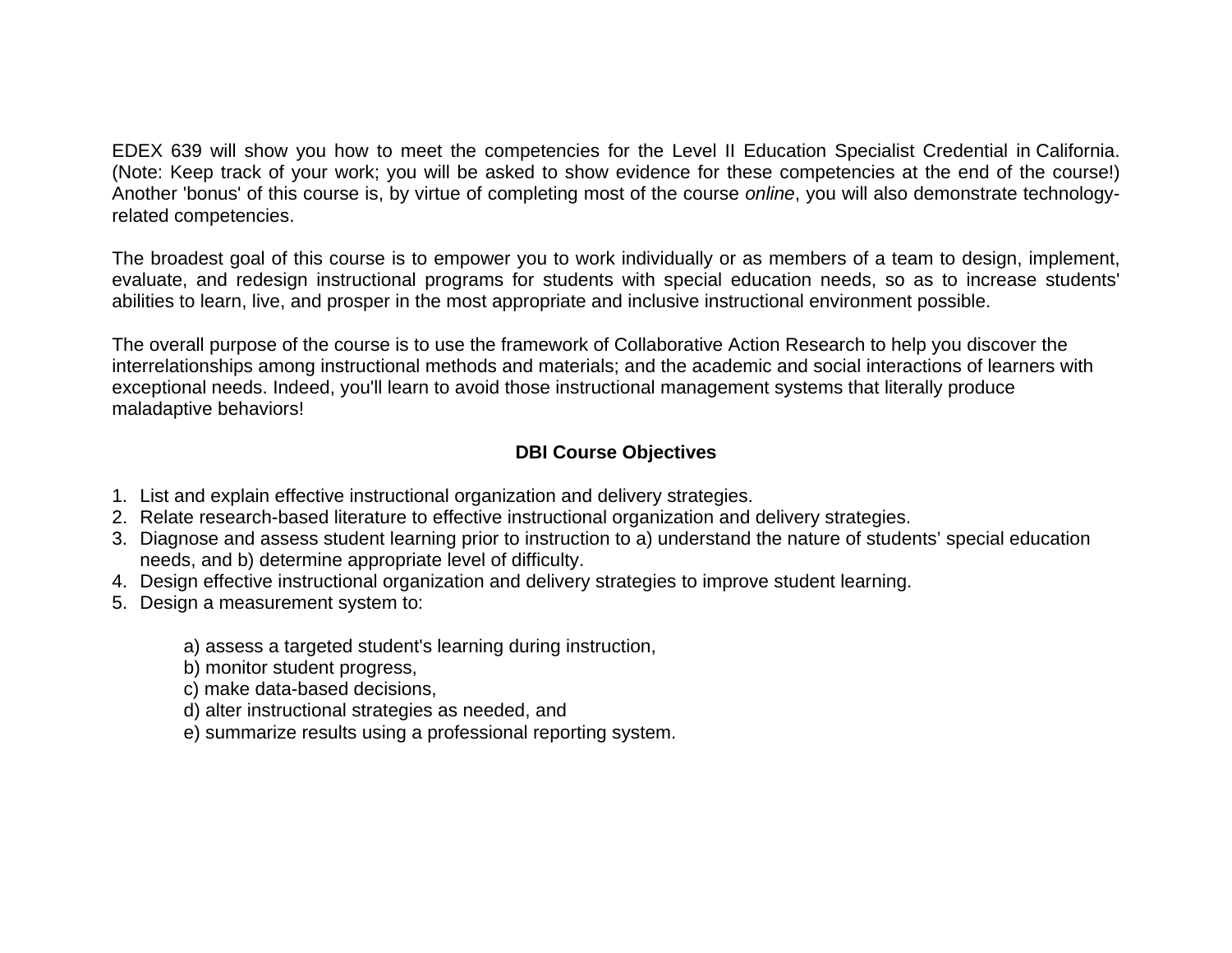### **Required Readings and Texts**

Selected sections of Lovitt (2007) will be assigned, along with abstracts of research related to a variety of effective teaching practices. Abstracts by Ann Nevin, Jacque Thousand, and Toni Hood and others are available within the course: Effective Teaching Abstracts**.** As professional educators, there is an expectation that course participants will continue to select and compile other sources (favorite web sites, CDs, videos, curriculum materials, and textbooks) to enhance their growth in areas of personal interest to them. The following texts have been selected because of the wide range of examples of applying researched best practices to various academic subjects (Lovitt), as well as a wide range of examples of action research in schools and communities (Sagor).

- 1. Lovitt, Thomas (2007). *Promoting School Success.* Austin, TX: PRO-ED.
- 2. Sagor, Richard (1992). *How to Conduct Collaborative Action Research.* Alexandria, VA: Association for Supervision and Curriculum Development.
- 3. Lovitt's *Appendix A* This is only available as a link within our 639 WebCT course. It is NOT available in the bookstore. Please print a copy of this reference, as you will need to refer to it frequently during the course. Enlarge the course view to 125% for the best view.
- 4. All readings presented as lectures in the learning modules of the course.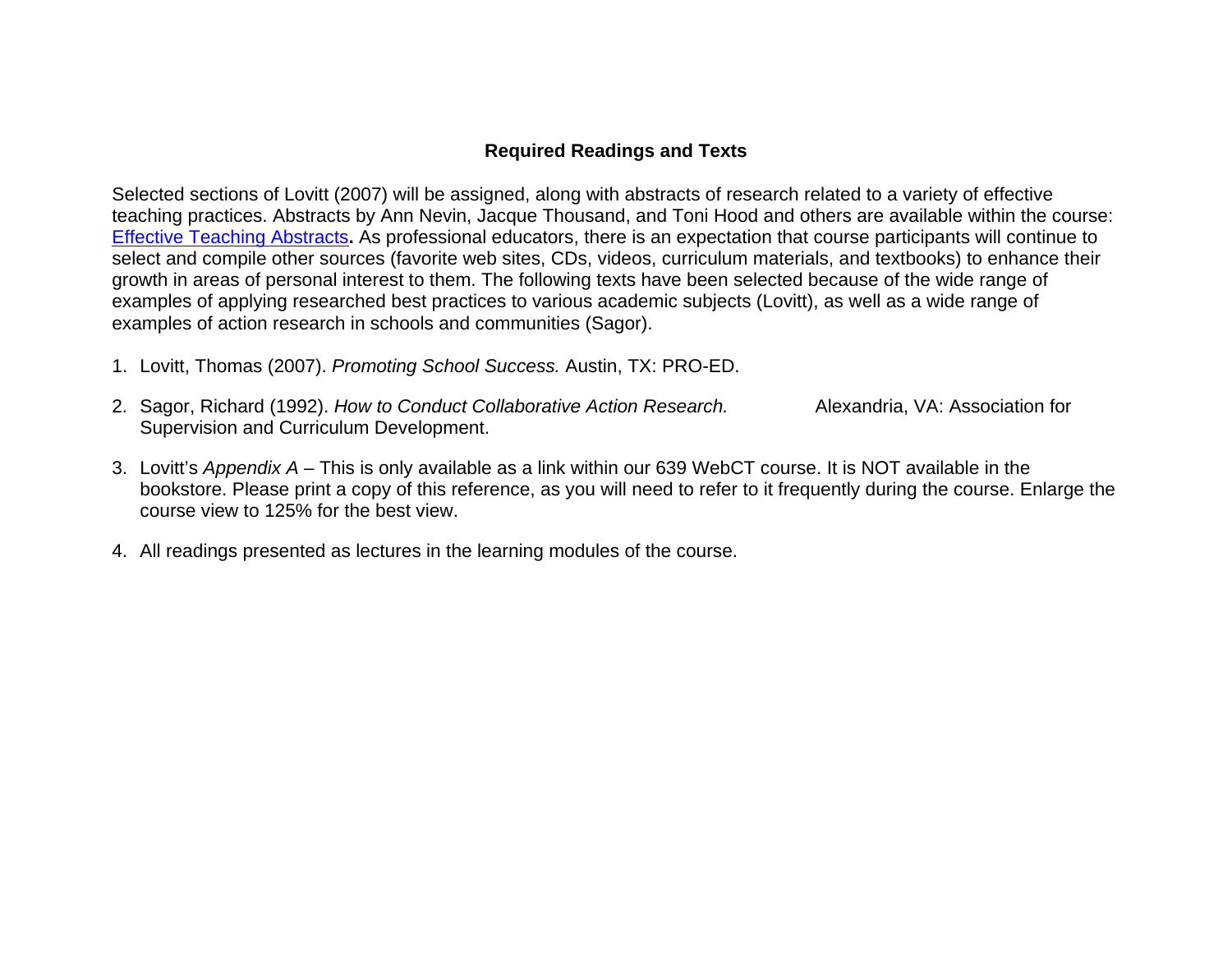### **INFUSED COMPETENCIES**

#### **Special Education**

Consistent with the intent to offer a seamless teaching credential in the College of Education, this course demonstrates the collaborative infusion of special education competencies that reflect inclusive educational practices.

#### **Accommodation for Disabilities**

Students requiring reasonable accommodations will receive services and need to contact Disable Student Services (DSS) in order to make the necessary arrangements. This office is located in Craven Hall, Room 5025a, and can be reached by phone at 760) 750-4905 or 7600 750-4909 for TDD users.

#### **Technology**

This course infuses specific technology competencies required to prepare our candidates to use technologies, emphasizing their use in both teaching practice and student learning. Candidates are expected to use technology as part of their professional practice, as well as to research the topics discussed in this course.

#### **College of Education Attendance Policy**

Due to the dynamic and interactive nature of courses in the College of Education, all students are expected to attend all classes and participate actively. At a minimum, students must attend more than 80% of class time, or s/he may not receive a passing grade for the course at the discretion of the instructor. Individual instructors may adopt more stringent attendance requirements. Should the student have extenuating circumstances, s/he should contact the instructor as soon as possible. *(Adopted by the COE Governance Community, December, 1997).*

#### **University-Wide Writing Requirement**

CSUSM requires that all students meet the writing criteria of a minimum of 2500 words per course. In EDEX 639, WebCT submissions, TaskStream postings, as well as the following assignments shall serve to meet this important writing requirement: All assignments may be found in this syllabus with performance scoring rubrics.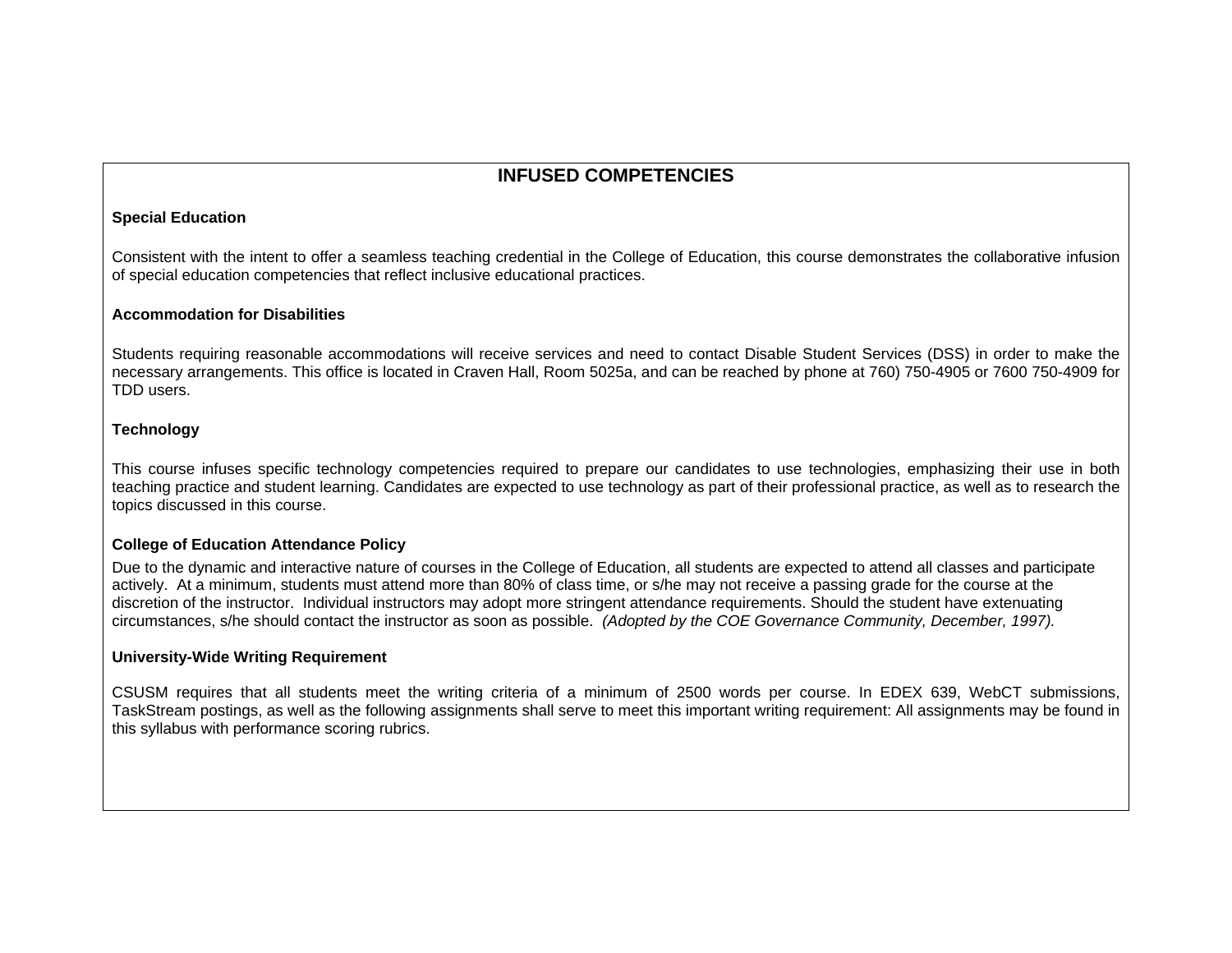#### **CSUSM Academic Honesty Policy**

"Students will be expected to adhere to standards of academic honesty and integrity, as outlined in the Student Academic Honesty Policy. All written work and oral presentation assignments must be original work. All ideas/materials that are borrowed from other sources must have appropriate references to the original sources. Any quoted material should give credit to the source and be punctuated with quotation marks.

Students are responsible for honest completion of their work including examinations. There will be no tolerance for infractions. If you believe there has been an infraction by someone in the class, please bring it to the instructor's attention. The instructor reserves the right to discipline any student for academic dishonesty in accordance with the general rules and regulations of the university. Disciplinary action may include the lowering of grades and/or the assignment of a failing grade for an exam, assignment, or the class as a whole."

Incidents of Academic Dishonesty will be reported to the Dean of Students. Sanctions at the University level may include suspension or expulsion from the University.

#### **Plagiarism:**

As an educator, it is expected that each student will do his/her own work, and contribute equally to group projects and processes. Plagiarism or cheating is unacceptable under any circumstances. If you are in doubt about whether your work is paraphrased or plagiarized see the Plagiarism Prevention for Students website http://library.csusm.edu/plagiarism/index.html. If there are questions about academic honesty, please consult the University catalog.

 **COE and EDEX 639 Attendance Policies** 

Due to the dynamic and interactive nature of courses in the College of Education, all students are expected to attend all classes and participate actively. At a minimum, students must attend more than 80% of class time, or s/he may not receive a passing grade for the course at the discretion of the instructor. Should the student have extenuating circumstances, s/he should contact the instructor as soon as possible. (Policy adopted 1992.)

EDEX 639 is a 3-credit, online course. It is a graduate class offered by the College of Education at CSUSM. It carries the same responsibilities for graduate level work as any campus-based class. Candidates for the M.A. in Ed. and Level II Education Specialist credential are expected to attend class at least 3 hours per week. The time commitment for preparation at the graduate school level is typically calculated at @ 2-3 hours of study time for each hour of credit each week. That translates to about 6-9 hours of preparation time for a 3-credit-hour course.

The online analog of class attendance is comprised of composing and submitting essays to address questions in the course mail system to the instructors on a weekly basis; Substantive class discussion on topics as shown by postings to the Discussion Board; Completion of Modules according to the Course Schedule; and visits to the lectures provided within the course.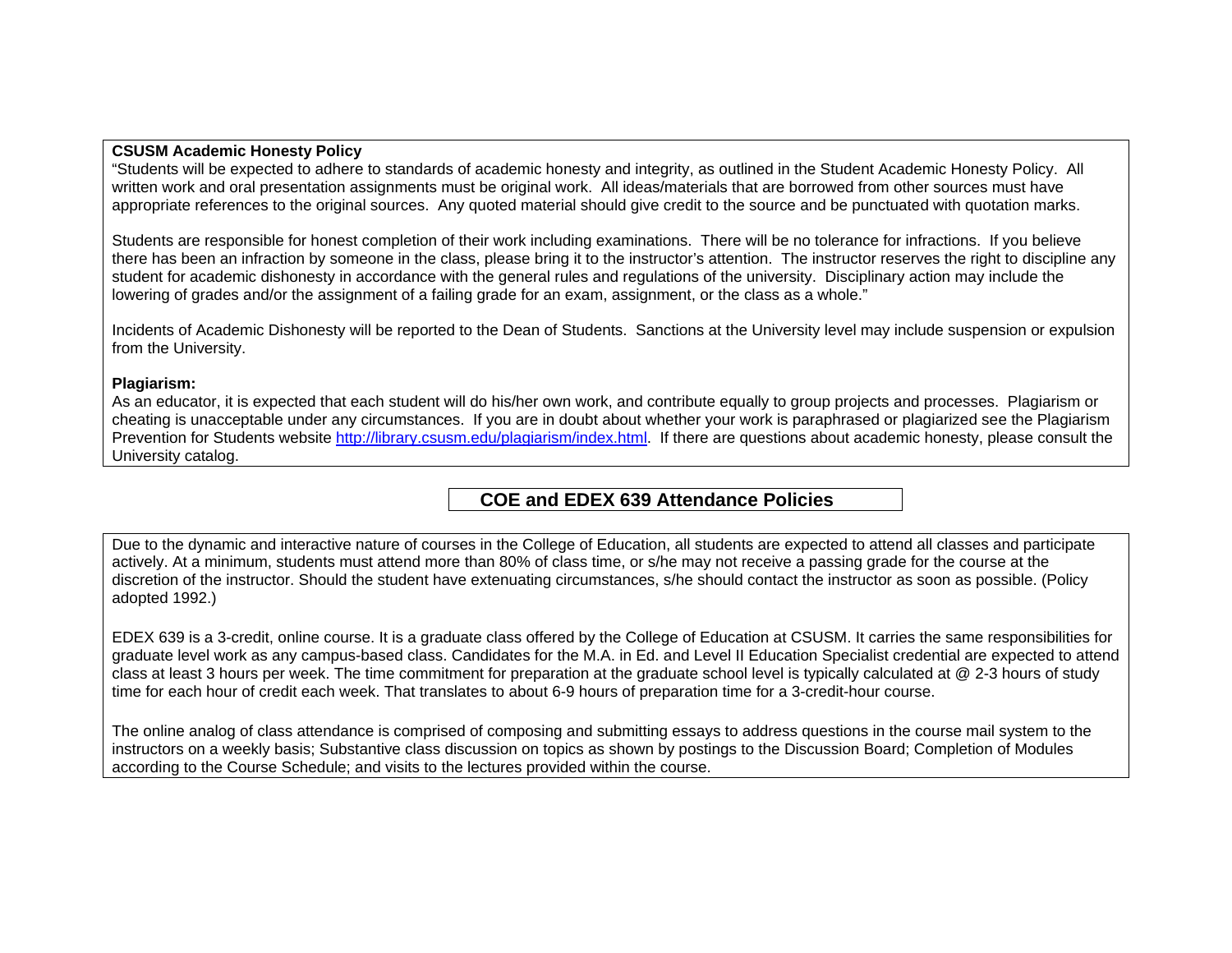M. Ed. and Level II Education Specialist candidates are expected to prepare essay responses that show integration of course lectures, relevant aspects of course texts, and selected (by the candidate) relevant research articles from professional journals.

The emphasis in EDEX 639 is on *outcomes*. Instructors rely on a mastery teaching and learning process, and are available to coach/teach explicitly how to write at the graduate level. Candidates may revise and resubmit their written work within given time limits, based on corrective critiques from the instructors. Please note that without substantial evidence documenting online participation at the 80-100% attendance level, candidates may not receive a passing grade (no matter how excellent actual outcomes are).

#### **Attendance Guidelines**

For EDEX639 **online**, the following guidelines will apply:

If *online attendance* is between 80-100%, then the highest grade the participant can earn is **A**.

If *online attendance* is between 70-79%, then the highest grade the participant can earn is a **B.** 

If *online attendance* is between 60-69%, then the highest grade the participant can earn is a **C.**

If *online attendance* is less than 59%, the grade is an **F**.

### **Interface with Teacher Performance Expectations (TPEs)**

Participants in EDEX 639 must have a teaching credential and a public school teaching position. As such, they have already met the Teacher Performance Expectations of the State of California and this college. EDEX 639 reinforces TPEs 2, 6D, and 9.

TPE 2 *Monitoring Students Learning During Instruction*: Determining student progress toward achieving the stateadopted academic content standards; Using instructional strategies and techniques to support students' learning

TPE 6D *Special Education*: Developing modifications and adaptations in curriculum assessment and instruction for students with special needs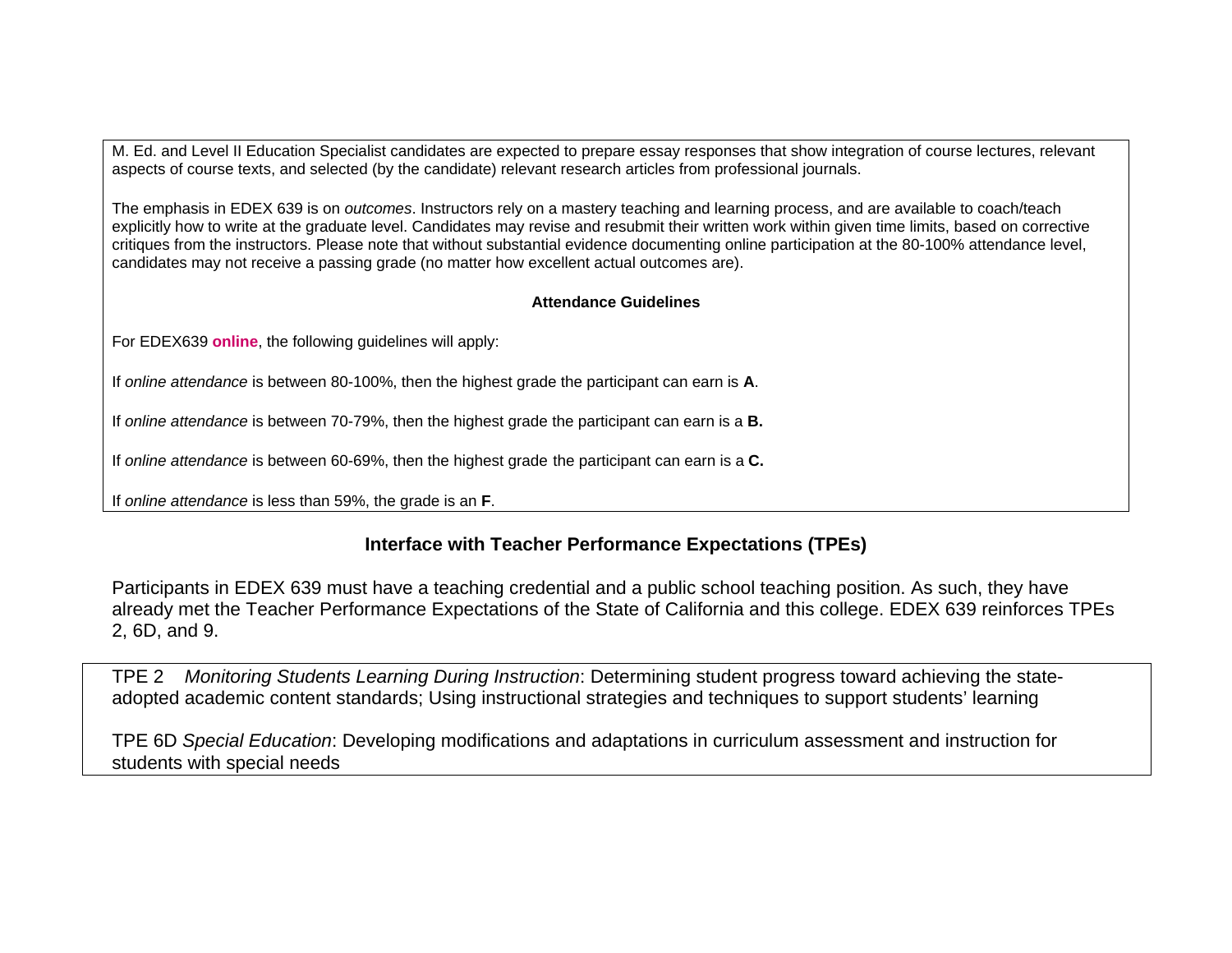TPE 9 *Instructional Planning*: Establishing academic learning goals; connecting academic content to the students' backgrounds, needs, and abilities; selecting strategies/activities/materials/resources

### **Interface with Level II Education Specialist Standards**

EDEX 639 is a required course in the Level II Mild/Moderate Education Specialist Credential Program. In this course, participants must demonstrate competency in Level II Standards #13 and 19. To meet these standards, the Candidate will:

Standard 13: Data-Based Decision Making (Case Study Analyses and Project Homepage)

- $\mathcal{A}$  use assessment analysis to address students' developmental, academic, transitional, behavioral, social, communication, vocational, and/or community life skill needs
- $\hat{x}$  use on-going assessment to monitor student learning and progress
- $\mathcal{R}$  use assessment data to:
	- $\mathcal{A}$  develop IEP goals, objectives appropriate to student needs,
	- $\mathbf{\hat{x}}$  develop adaptations and instructional plans in content curriculum
	- $\mathbf{\hat{x}}$  systematically adjust programs and instruction to promote
	- $\mathbf{\hat{x}}$  maximum learning and generalization
- $\hat{x}$  use strategies/tools to self-evaluate teaching/learning + on-going assessment

Note: Given the applied *individualized* nature of the Collaborative Action Research process that results in a Data Based Instruction Project, the candidate may show additional competencies from other standards. It is the responsibility of the candidate to identify those and obtain validation (e.g., through Portfolio verification from the course instructor). For example, the DBI Project may focus on transition planning for a student with complex behavioral and emotional needs. In this case, the candidate will be showing additional competencies for Standards 14 and 16. Standards 15 and 20 are also commonly identifiable and validly demonstrated.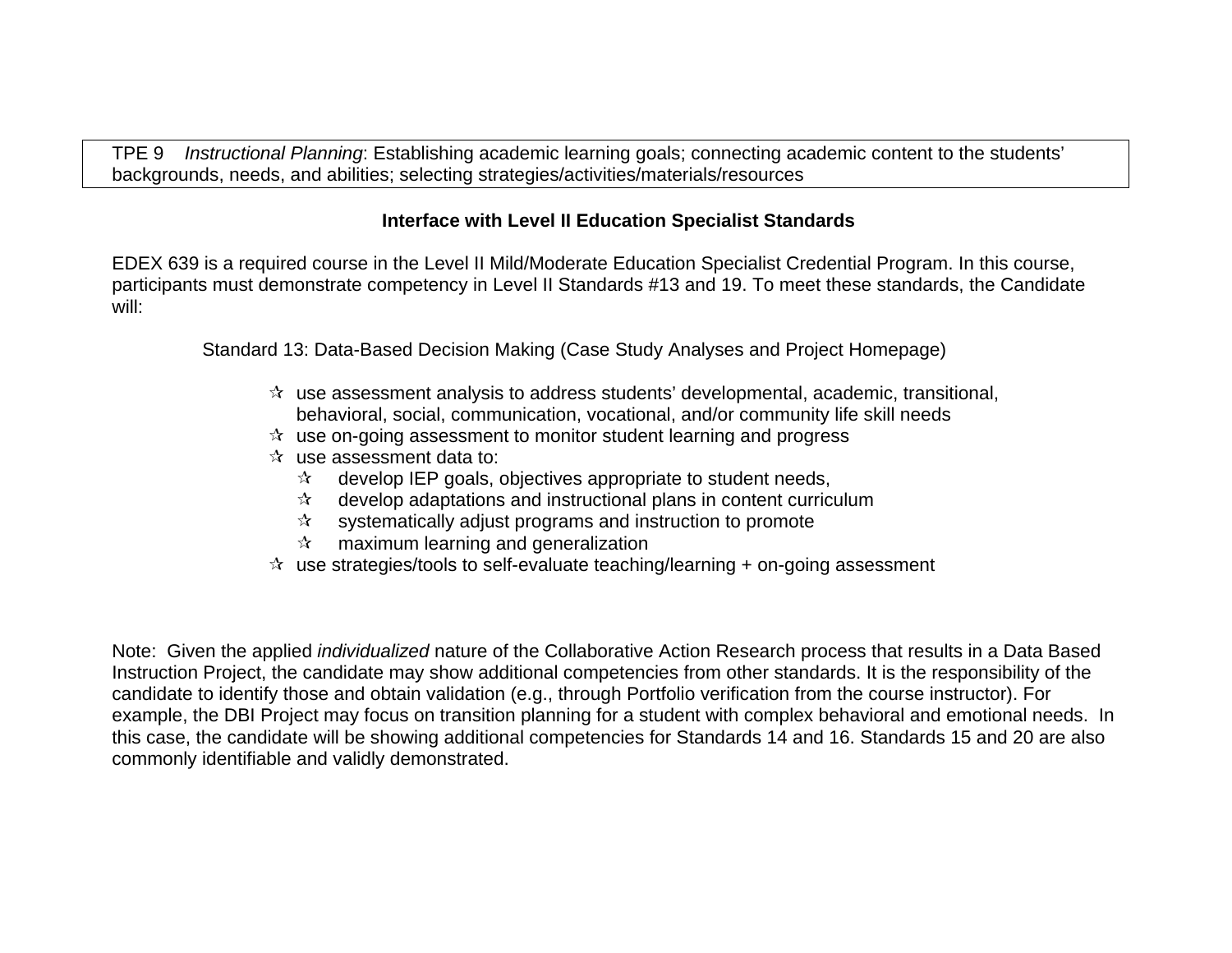### **SB 2042 - AUTHORIZATION TO TEACH ENGLISH LEARNERS COMPETENCIES**

| PART 1:                                                                                                                                            | <b>PART 2:</b>                                                                                                                 | <b>PART 3:</b>                                                                                         |  |
|----------------------------------------------------------------------------------------------------------------------------------------------------|--------------------------------------------------------------------------------------------------------------------------------|--------------------------------------------------------------------------------------------------------|--|
| <b>LANGUAGE STRUCTURE AND</b>                                                                                                                      | <b>METHODOLOGY OF</b>                                                                                                          | <b>CULTURE AND</b>                                                                                     |  |
| FIRST- AND SECOND-LANGUAGE<br><b>DEVELOPMENT</b>                                                                                                   | <b>BILINGUAL, ENGLISH</b><br><b>LANGUAGE DEVELOPMENT,</b><br><b>AND CONTENT INSTRUCTION</b>                                    | <b>CULTURAL DIVERSITY</b>                                                                              |  |
| I. Language Structure and Use:<br><b>Universals and Differences</b><br>(including the structure of English)                                        | I. Theories and Methods of<br><b>Bilingual Education</b>                                                                       | I. The Nature of Culture                                                                               |  |
| The sound systems of language<br>А.<br>(phonology)                                                                                                 | Foundations<br>А.                                                                                                              | Definitions of culture<br>А.                                                                           |  |
| Word formation (morphology)<br>В.                                                                                                                  | Organizational models: What works<br>В.<br>for whom?                                                                           | Perceptions of culture<br>В.                                                                           |  |
| Syntax<br>C.                                                                                                                                       | С.<br>Instructional strategies                                                                                                 | C.<br>Intra-group differences (e.g., ethnicity,<br>race, generations, and micro-cultures)              |  |
| Word meaning (semantics)<br>D.                                                                                                                     | II. Theories and Methods for Instruction<br>In and Through English                                                             | Physical geography and its effects on<br>D.<br>culture                                                 |  |
| Е.<br>Language in context                                                                                                                          | Teacher delivery for both English<br>А.<br>language development and content<br>instruction                                     | Cultural congruence<br>Е.                                                                              |  |
| Written discourse<br>F.                                                                                                                            | Approaches with a focus on English<br>В.<br>language development                                                               | II. Manifestations of Culture: Learning<br><b>About Students</b>                                       |  |
| Oral discourse<br>G.                                                                                                                               | C. Approaches with a focus on content<br>area instruction (specially designed<br>academic instruction delivered in<br>English) | What teachers should learn about their<br>А.<br>students                                               |  |
| Nonverbal communication<br>Η.                                                                                                                      | Working with paraprofessionals<br>D.                                                                                           | How teachers can learn about their<br>В.<br>students                                                   |  |
| Language Change<br>L.                                                                                                                              |                                                                                                                                | How teachers can use what they learn<br>C.<br>about their students (culturally<br>responsive pedagogy) |  |
| II. Theories and Factors in First- and<br><b>Second-Language Development</b>                                                                       | III. Language and Content Area<br><b>Assessment</b>                                                                            | <b>III. Cultural Contact</b>                                                                           |  |
| Historical and current theories and<br>А.<br>models of language analysis that have<br>implications for second-language<br>development and pedagogy | Purpose<br>А.                                                                                                                  | Concepts of cultural contact<br>А.                                                                     |  |
| <b>B.</b> Psychological factors affecting first- and<br>second-language development                                                                | В.<br>Methods                                                                                                                  | Stages of individual cultural contact<br>В.                                                            |  |
| Socio-cultural factors affecting first- and<br>С.<br>second-language development                                                                   | C.<br>State mandates                                                                                                           | The dynamics of prejudice<br>С.                                                                        |  |
| Pedagogical factors affecting first- and<br>D.<br>second-language development                                                                      | Limitations of assessment<br>D.                                                                                                | Strategies for conflict resolution<br>D.                                                               |  |
| Political factors affecting first- and<br>Е.<br>second-language development                                                                        | Е.<br><b>Technical concepts</b>                                                                                                | IV. Cultural Diversity in U.S. and CA                                                                  |  |
|                                                                                                                                                    |                                                                                                                                | A. Historical perspectives                                                                             |  |
|                                                                                                                                                    |                                                                                                                                | Demography<br>В.                                                                                       |  |

**C.** Migration and immigration